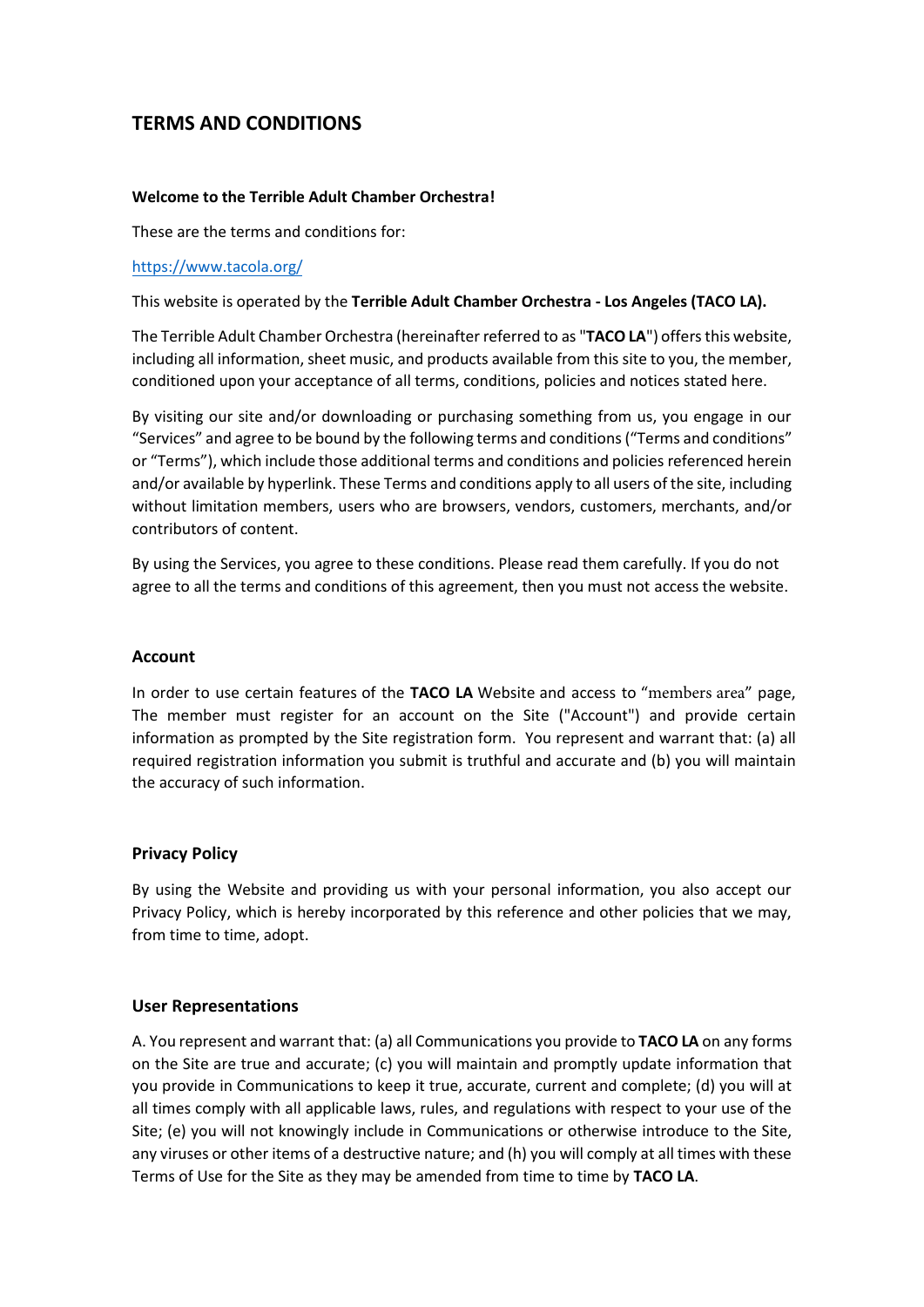B. If as a registered member, you are granted access to any protected areas of the Site by a password protected account, you agree to be responsible for maintaining the confidentiality of the password(s) of such account(s), and to be fully responsible for all activities that relate to the use or misuse of your password(s). You are solely responsible for the activity that occurs on your account, and you must keep your account password secure. You agree to notify **TACO LA** immediately of any breach of security or unauthorized use of your password(s). Although **TACO LA** will not be liable for your losses caused by any unauthorized use of your account, you may be liable for the losses of **TACO LA** or others due to such unauthorized use. You agree that you may never use another's account.

C. If you wish to cancel your account, or if you become aware of any loss, theft or unauthorized use of a username or password, you must notify **TACO LA** immediately.

## **Copyright**

The USA and international laws of copyright and other intellectual property laws protect the written, visual, digital, and audio content ("Content") that is made available by the **TACO LA** website. Copyrights in the Content are held by their respective owners.

The download of, and access to, any Content is available to members, and is intended only for personal and non-commercial use. Any other use of the Content downloaded or accessed through the Services is strictly prohibited. Members may not modify, transmit, publish, participate in the transfer or sale of, reproduce, create derivative works from, distribute, perform, display, or in any way exploit, any of the Content, in whole or in part, except as may be expressly permitted by the copyright holder(s) or by law. By downloading or otherwise accessing Content from the Service, you hereby acknowledge and agree to these Terms.

#### **Intellectual Property**

We or our licensors are the sole owners of any trademarks, logos, domain names, page headers, custom graphics, button icons, scripts and other distinctive brand features on the Website. You agree that all, right, title and interest in the **TACO LA** Website will remain ours. You are not granted any right to reproduce, copy, imitate, distribute, sell, broadcast, license, use or otherwise exploit **TACO LA** trademarks, domain names, logos, trade dress (including without limitation the layout of the Website) or other marks or distinctive features of the Website in whole or in part, and all such items shall remain the exclusive property of **TACO LA** and/or our licensors.

#### **Modification, Suspension or Discontinuation**

**TACO LA** reserves the right at any time and from time to time to modify or discontinue, temporarily or permanently, the Website or any part thereof with or without notice or to suspend, remove or disable access to the Website. You agree that **TACO LA** will not be liable to you or to any third party for any such modification, suspension, or discontinuance of the Website and for any claims, costs or damages arising therefrom.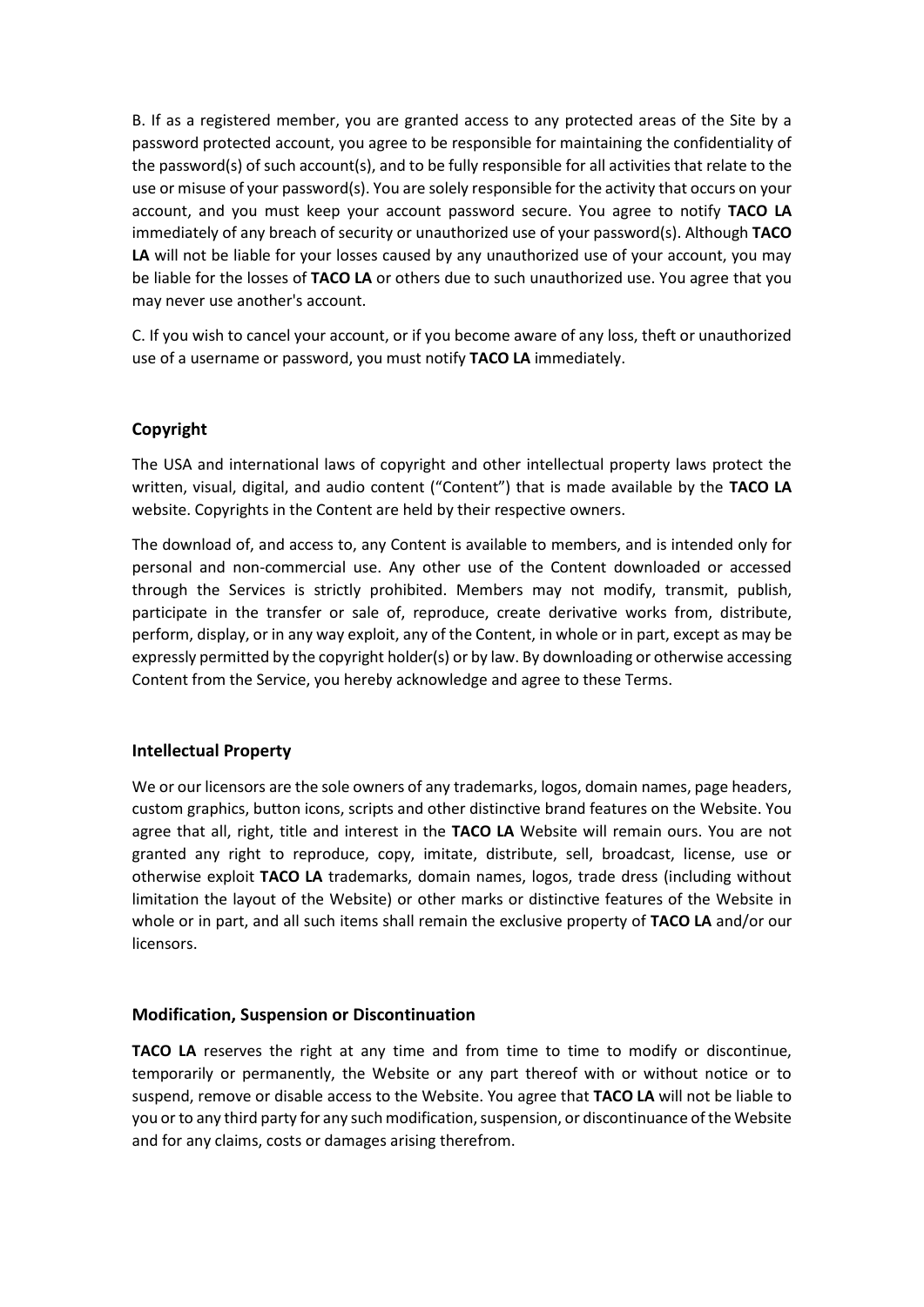We may, but have no obligation to, monitor your use of the Website and your account. In the event that we determine in our sole discretion that any such use violates these Terms, including our related Privacy Policy, we reserve the right to block your use of the Website and become involved in disputes between you and other third parties in connection with any such violation and these Terms.

# **No Warranties**

A. THE SITE AND THE MATERIALS ARE PROVIDED "AS IS" WITHOUT ANY EXPRESS OR IMPLIED WARRANTY OF ANY KIND INCLUDING WARRANTIES OF MERCHANTABILITY, TITLE, NONINFRINGEMENT OF INTELLECTUAL PROPERTY, OR FITNESS FOR ANY PARTICULAR PURPOSE. **TACO LA** FURTHER MAKES NO WARRANTIES WHATSOEVER PERTAINING TO PROPERTY DAMAGE, OF ANY NATURE WHATSOEVER, RESULTING FROM YOUR ACCESS TO AND USE OF THE SITE.

B. **TACO LA** and its suppliers further do not warrant the accuracy, completeness or availability of the Site or Materials. **TACO LA** may make changes to the Materials and the Site at any time without notice. **TACO LA** makes no commitment to update the Materials or the Site. Your continued use of the Materials and the Site constitutes your acceptance of the changes. Neither **TACO LA** nor its third-party licensors or service providers warrant that the Site or associated server computers are free of viruses or other harmful components. You solely (and not **TACO LA**) assume the entire cost of all necessary servicing, repair, or correction to your equipment, computers, software, or data resulting in any way from viewing or downloading the Materials or otherwise using the Site.

C. **TACO LA** maintains an office within the United States of America from which it may administer the Site. **TACO LA** makes no representation that Materials on the Site are appropriate or available for use in other locations, and access to them from territories where their content is illegal is prohibited. Those who choose to access the Site from other locations, do so on their own initiative and are responsible for compliance with applicable local laws. You may not use or export the Materials in violation of U.S. export laws and regulations.

## **Indemnification**

A. You agree to defend, indemnify and hold harmless us and our directors and employees, from and against any and all claims, damages, obligations, losses, liabilities, costs or debt, and expenses (including but not limited to reasonable attorney's fees) ("Losses") arising from: (i) your use of and access to the Site or Materials; (ii) your violation of any term of this Agreement; (iii) your violation of any third party right, including without limitation any copyright, property or privacy right; (iv) Communications made distributed, displayed, transmitted or published by you, including Losses attributable to (a) infringement, misappropriation or violation of any copyrights or other proprietary rights of any third party, and (b) errors in or omissions from such Communications; and/or (v) any conduct, activity or action that is unlawful or illegal under any state, federal or common law, or is violative of the rights of any individual or entity, engaged in, caused by, or facilitated in any way through the use of the Site or Materials.

B. This defense and indemnification obligation will survive any termination or expiration of this Agreement or your use of the Site and/or Materials.